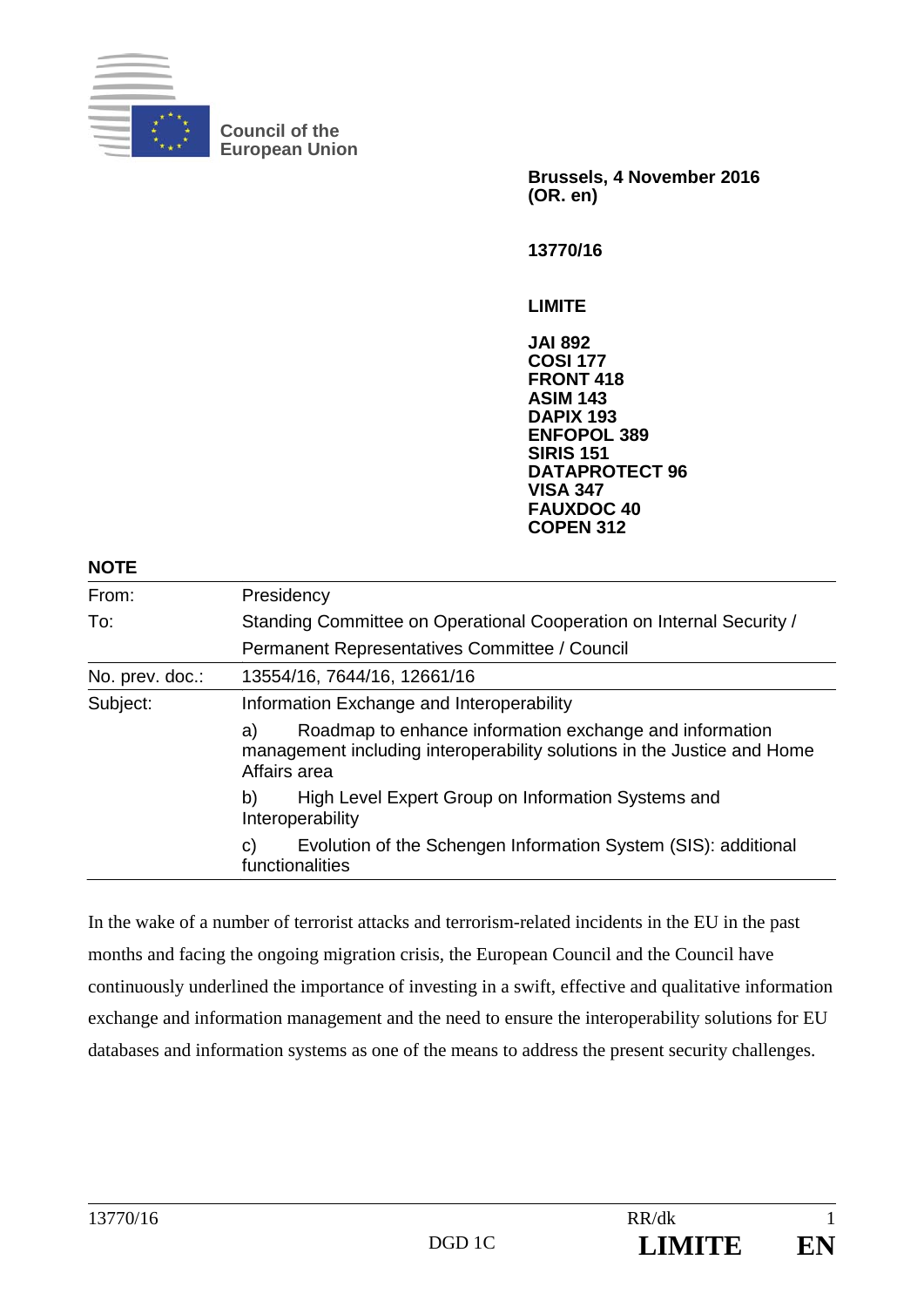The aim of increased information exchange and interoperability is being pursued in particular by implementing the Roadmap to enhance information exchange and information management, including interoperability solutions in the Justice and Home Affairs area**<sup>1</sup>** , endorsed by the Council at its meeting of 9-10 June 2016, and by the ongoing work of the High Level Expert Group on Information Systems and Interoperability (HLEG), set up by the Commission. In this context, additional functionalities of the Schengen Information System (SIS) are also being considered and will require legislative changes.

## **Roadmap and HLEG**

The Roadmap, aimed at enhancing information exchange and information management including interoperability solutions, sets out fifty specific and practical short- and medium-term actions and long-term orientations.

**The state of play of the implementation of the Roadmap** since its endorsement is set out in 13554/1/16 REV 1. It provides an overview of the progress made by the various Council working parties (such as TWP, DAPIX, SIS/SIRENE, VISA, Asylum, Frontiers) and the Commission fora (for example, SIS VIS Committee) as well as the efforts by EU agencies in the JHA area (in particular Europol, Eurojust, eu-LISA and Frontex). It also reflects Member States contributions regarding the implementation of a number of Actions at national level.

In relation to a number of Roadmap Actions linked to strengthening the collection, checking and connection of information for the detection of persons involved in terrorism and terrorism-related activity and their travel movements, **the group of Member States most affected by the phenomenon of foreign terrorist fighters (FTF)** together with Norway and Switzerland (G13) have discussed the possible ways to take those actions forward. The conclusions of their deliberations on the implementation of Actions 17, 18, 19, 20, 22 and 30 of the Roadmap are set out in 13777/16 aiming to enhance information exchange on FTF.

 **1** 9368/1/16 REV 1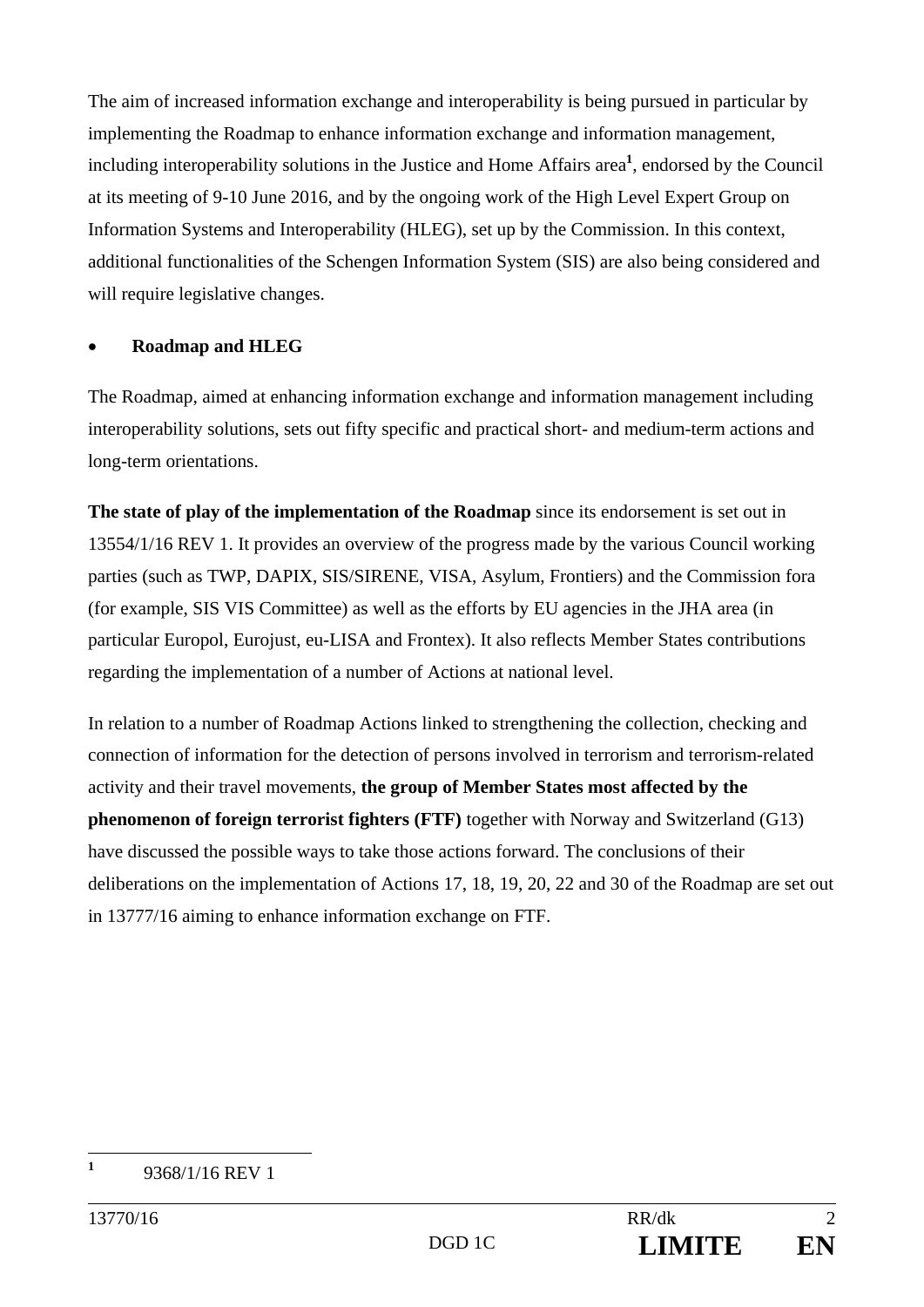It appears that one of the key elements for effective information management is better feeding of existing databases and the implementation of EU legislation and other instruments already in place enabling to fully use various information systems. A considerable improvement in feeding the European databases has already been noted. For example, as regards Europol Information System (EIS), in the third quarter (Q3) 2016 the number of terrorism-related objects in EIS increased by 20% (to in total 13,645) compared to the number of such objects at the end of Q2 2016, whereas the number of searches conducted in Q3 2016 brings the total number of searches in EIS performed annually (in 2016 so far) to more than 1,000,000 for the first time in the history of the EIS. As regards SIS, the number of alerts on persons under Article 36 of the SIS II Decision has nearly doubled since 2014, reaching almost 90.000 alerts.

However, significant gaps still remain both as regards providing information to the relevant databases as well as searching and checking the information available, and further efforts are necessary. Some of such gaps are due to sometimes limited possibilities to automatically upload information to several databases and to search them simultaneously. Therefore, an important part of the discussions at the **High Level Expert Group on Information Systems and Interoperability (HLEG)** since 20 June 2016 is dedicated to improving the way Member States implement and use existing systems, and in particular the added value that a single search interface can bring, as well as ameliorating the quality of data that is being provided.

The Commission provided the first overview of these discussions to the Council on 13 October 2016, and following the third HLEG meeting on 29 November 2016 the Commission will deliver its interim findings by December 2016 with a focus on how to better implement and use existing systems and the supporting role that the European Agency for the operational management of largescale IT systems in the area of freedom, security and justice (eu-LISA) can play in this context. This would feed into the upcoming review of the eu-LISA mandate.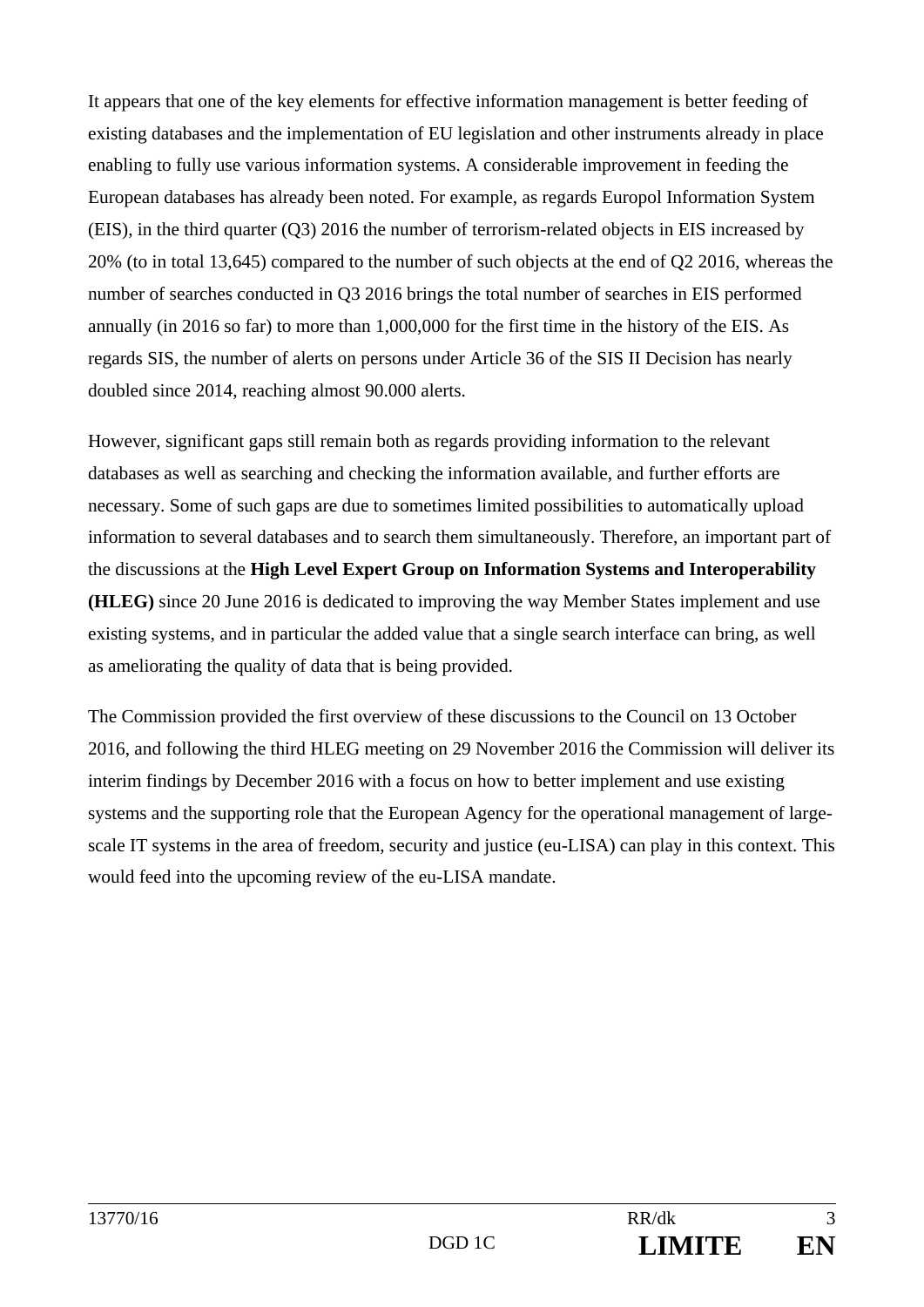*On this basis of the above, the Presidency invites the Council to:* 

- *(1) take note of the state of play of the implementation of the Roadmap as set out in 13554/1/16 REV 1,*
- *(2) endorse the conclusions of deliberations of G13 on the implementation of Actions 17, 18, 19, 20, 22 and 30 of the Roadmap as set out in 13777/16,*
- *(3) discuss and propose other support measures to be taken at EU level to help Member States in better feeding EU databases and information systems, as well as in fully implementing and using the relevant information exchange instruments and EU databases.*

## **Evolution of the Schengen Information System (SIS)**

At the meeting of the Council on 13-14 October 2016, Ministers were informed about the progress made on several files regarding information technology measures related to border management and had the opportunity to exchange views on the overall approach regarding the use and further development of such measures.

On the basis of the note  $12661/16 + COR$  1, information was provided to Ministers on the evolution of the Schengen Information System (SIS) in the context of increasingly challenging situation at the external borders of the Schengen area and in view of the continuous threat to Europe's internal security. The Commission announced its intention to present legislative proposals for revising the SIS II in December 2016 accompanied with a report on the outcome of the SIS II evaluation. In its Annual Work Programme for 2017 the Commission confirmed its intention to make the existing and future law enforcement and border management systems more interoperable, following up on the ongoing work of the HLEG.